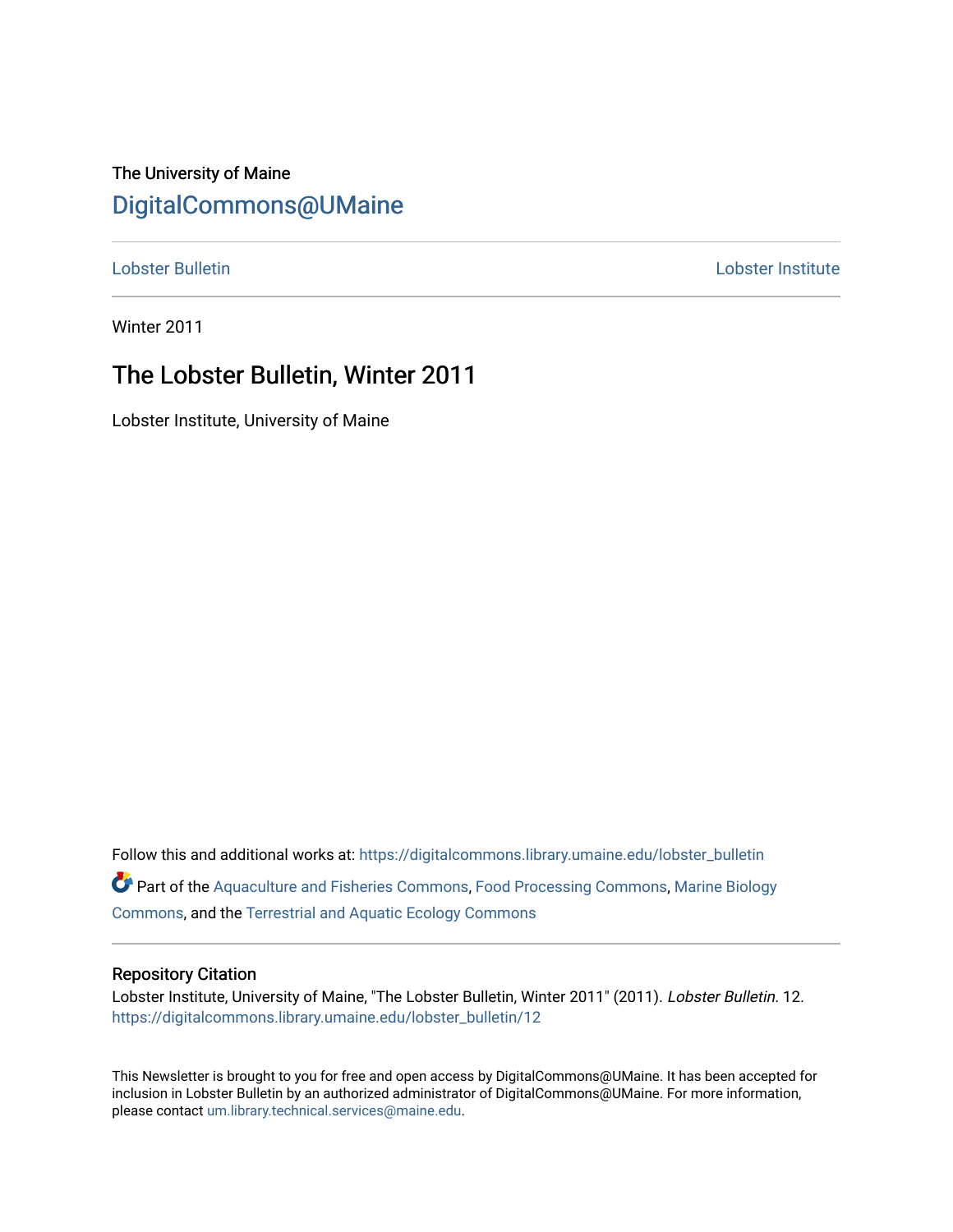# **Winter 2011**



*"News, research updates, and information on lobsters and the lobster industry."*

**Published by the Lobster Institute** 

**"Protecting and conserving the lobster resource, and enhancing lobstering as an industry…and a way of life."**

## **Massachusetts Lobster Fishery Invited to Participate in New "Commonwealth Quality" Program**

 The Massachusetts Department of Agricultural Resources (MDAR) has created a new branding and marketing program called "Commonwealth Quality". The program is designed to identify locally-sourced products that are grown, harvested and processed in the Commonwealth of Massachusetts using practices that are safe, sustainable and don't harm the environment. In a January 2011 letter to Massachusetts fishermen, MDAR Commissioner Scott Soares wrote, "The seal of Commonwealth Quality is intended to tell your customers what you sometimes do not have the opportunity or time to say: that your fishing operation not only adheres to applicable federal, state, and local regulatory requirements, but it also employs practices and production standards that address food safety and environmental concerns."



*Dave Casoni, Massachusetts Lobsterman and participant in the Commonwealth Quality program.*

 In the promotional data sheet on lobsters compiled by the Commonwealth Quality program, it states, "Commonwealth Quality makes it easy to find lobster from local lobstermen that are safe and sustainably harvested right here in Massachusetts.

 Lobstermen who bare the seal of Commonwealth Quality maintain safe and environmentally friendly operations that help preserve our coast, stock and biodiversity. Additionally, all

certified lobstermen adhere to state and local regulations, and maintain best management practices to ensure a safe and high- quality catch."

Learn more at www.mass.gov/agr/cqp/index.htm  $\ast$ 

## **Laitram Machinery Donates Lobster Cooking Equipment to the Lobster Institute & University of Maine**

Laitram Machinery has donated specialized lobster cooking equipment to the Lobster Institute. It will be housed at the University of Maine's Department of Food Science Pilot Kitchen. Laitram and the Lobster Institute are working jointly on testing lobster cooking methods to assess yield differences. Results will be revealed at the 2011 International Boston Seafood Show, and published in a future edition of the *Lobster Bulletin.*

 Based in Hahrahan, Louisiana, Laitram Machinery has manufactured durable, high-performance shrimp peeling systems shrimp graders, seafood steam cookers, chillers and other seafood processing equipment since 1949. More information is available online at www. laitrammachinery.com. **\*\*** 

## **NEW: Lobster Institute on Facebook**

The Lobster Institute can now be found on Facebook. We hope you will "like" us. You can find us by typing in *Lobster Institute*.

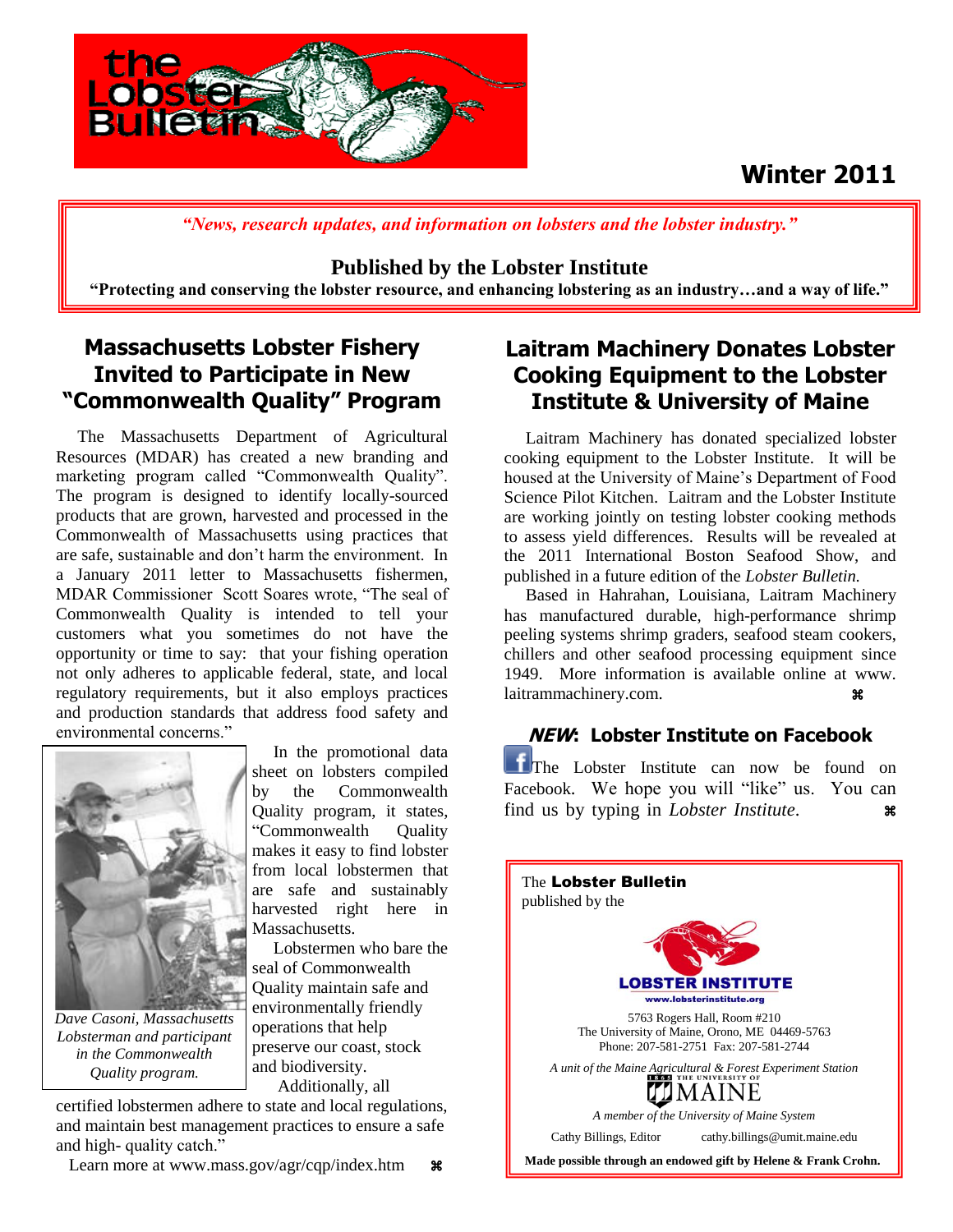# *2010 Friends of the Lobster Institute*

*Annual donors and sponsors who generously supported the work of the Lobster Institute in calendar year 2010.* 

## **SPONSORS**

Darden Restaurants Downeast Lobstermen's Association East Coast Seafood/Paturel Fishery Products Intl. High Liner Foods H.M. Payson & Company Maine Catch/ Saltwater Products Maine Import/Export Lobster Dealers Assoc. Mariner Beverages New England Health Search Riverdale Mills Corporation Ruby Tuesday University of Maine Foundation USA WinesWest Wind Reef Group

## **INDUSTRY DONORS**

**\*\*Benefactors \$10,000+\*\*** --

**\*\*Partners \$5,000 - \$9,999\*\* --**

#### **\*\*Supporters \$1,000 - \$4,999\*\***

Bottom Dollar, Inc. – Jack & Erika Merrill Massachusetts Lobstermen's Assn.

### **\*\*Associates \$500 - \$999\*\***

Conary Cove Lobster Company Friendship Trap Company Maine Salt Company PEI Fishermen's Assoc. Seafood Processors Assoc. Southern Maine Lobstermen's Association

#### **\*\*Friends \$100 - \$499\*\***

Bell Power Systems, Inc. Bruce C. Heanssler Lobster Company Cranberry Isles Fishermen's Co-op F/V Rebecca & Heather, Inc. Grundens USA Ltd. Hamilton Marine International Development Ltd. Inc. Lobster Products, Inc. Herb & Pat Hodgkins Mack Boring & Parts Maine Lobster Promotion Council

Nautilus Marine Fabrication, Inc. Ogunquit Lobster Pound OW & BS Look Co. Inc. Palombo Fishing Corp. Purse Line Bait Sagamore Lobster Seaview Lobster Company Small Point Impounding Corp. South Bristol Fisherman's Co-op South Shore Lobster Fishermen's Assn. Swan's Island Fishermen's Co-op. Weathervane Seafoods William Atwood Lobster Company Vernon d'Eon Lobster Plugs Ltd.

#### **\*\*Others\*\***

Boothbay Lobster Wharf Boston Lobster Bruce W. Fernald Inc. Coquille Catering/Aquatecnics East Branch Lobster Long Point Lobster Company Lulu, Inc. – John & Colleen Nicolai R.B. Allen Associates Sea View Lobster Corp.

## **INDIVIDUAL DONORS**

**\*\* "Blue Lobster" League \$10,000+\*\* --**

**\*\*Blackmore Federation \$5,000 - \$9,999\*\*** --

**\*\*Highliner Club \$1,000 - \$4,999\*\* --**

#### **\*\*Heritage Guild \$500 - \$999\*\***

Cathy Billings

#### **\*\*Shoal Society \$100 - \$499\*\***

Ed & Mary Blackmore George Brennan Susan Bruce & Rick Hauck Sarah Cogan & Douglas H. Evans Tom & Paula Colwell Bill & Georgia Fike Paul & Paula Graller

**We sincerely thank the over 109 annual donors & sponsors – businesses, foundations and individuals – who supported the work of the Lobster Institute in calendar year 2010.**

**We look forward to your continued support in 2011.**

**(List does not include donors to the C.O.R.E. Campaign.)**

Stephen & Joanne Greer Herbert & Pat Hodgkins Lats Latvis Charles McGeoghegan Ray & Beverly Nichols Robert Olney Alita Reed John & Gail Reeves Lori Wilson Richter David & Katherine Riddle James & Derreth Roberts Franklin & Carol Wills Jim & Sharon Wilson

#### **\*\*Associates \$50 - \$99\*\***

Hugh Biller Robert & Alice Cantrall Fred & Libby Eustis Michael & Monica Fournier Earl Hodgkins Michael Hogan Jane Conley & John Mahany Mary & Thomas Kemper Al McNeilly Gary & Beth Nichols Woodbury & Judy Post James Redden Dr. Sandra Shumway David Sullivan Paul Ward

#### **\*\*Friends \$25 - \$49\*\***

Arthur & Bonnie Allen Gregory & Sondra Bialy Ken Beal Dolores Billings Ira & Terry Breskin Emmett Carroll Warren & Shirley Gray Robert & Alice Hawes David & Betty Heanssler Laura Ludwig John O'Callaghan Christopher Park Glen & Peggy Schofield John E. Sylvester, Jr. Tyler H. Thompson David & Roberta Townsend J. Warner & Connie Hazell Catherine H. Van Poznak & John D. Kiley

#### **Note:**

If we inadvertently left anyone out or incorrectly listed your name, please notify us and we will make a correction in the next issue.



Check out the Lobster Institute website at [www.lobsterinstitute.org,](http://www.lobsterinstitute.org/) providing the definitive site for lobster information …… with nearly 200 links.

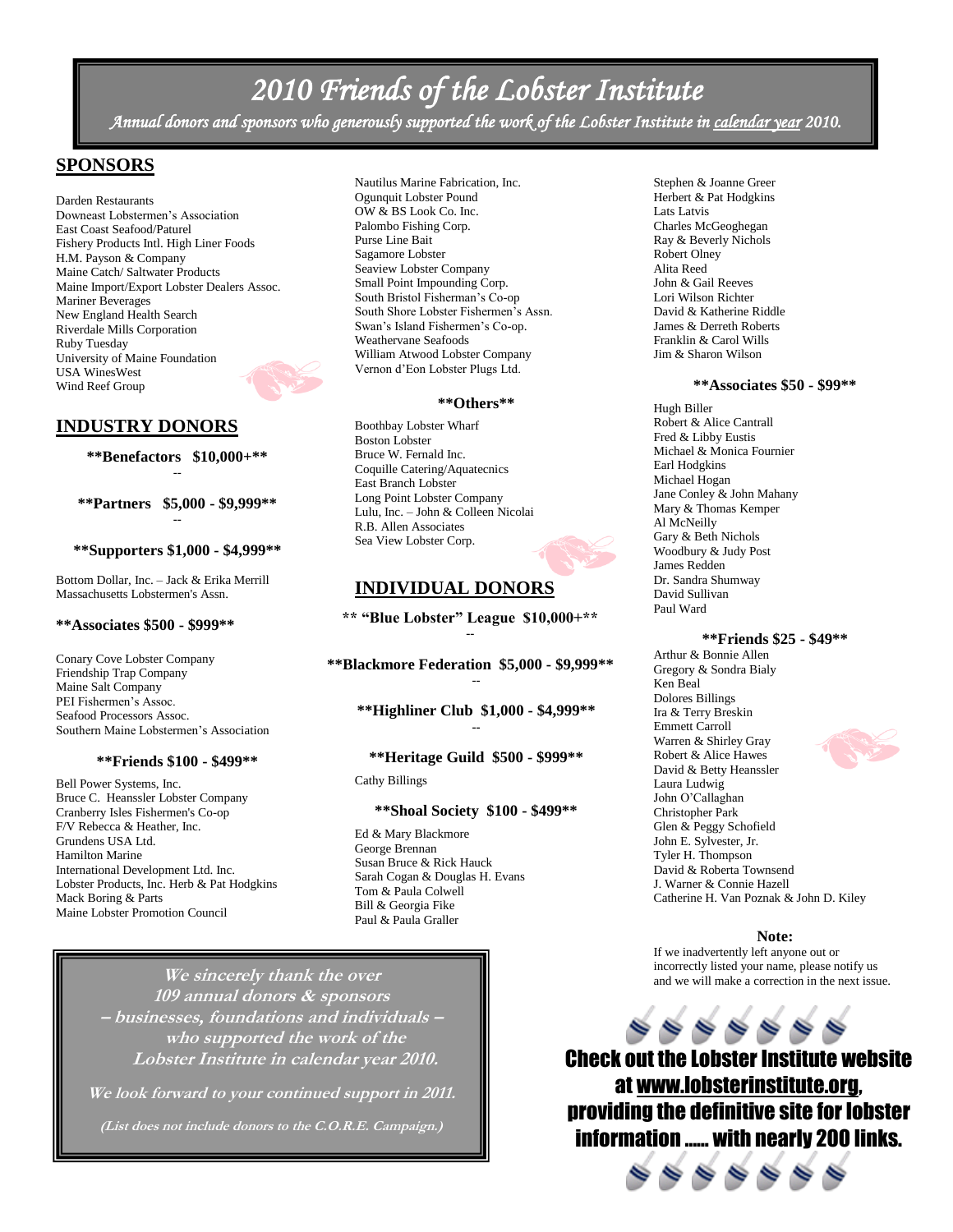**Contact us at 207-581-2751 if you would like to sponsor our "Research Report" and see your logo here!**



# **Research Report**

*Readers may contact the Lobster Institute for more detailed information on any of these projects.*

## **Does less bait mean fewer lobsters?** *A report by Maddelyn Harden, University of Maine School of Marine Science student, on her senior capstone project.*

 The idea for this project was based on recent government proposed regulations limiting herring fishing through a decrease in total allowable catch (TAC) Lowering the herring TAC implies a subsequent increase in overhead cost of bait for fishermen and a possible decrease in the amount of bait used. The goal of our research was to determine whether or not a reduced amount of bait would mean a subsequent decrease in lobsters caught. This study was conducted in 3 different locations, two in Maine and one in Canada with three in-shore fishing vessels from June 2010 - October 2010.



 The first research trip was to Morell, Prince Edward Island, Canada from June 12- June 14, 2010. Mr. Kenny Drake invited us aboard his boat *The Smuggler* where we conducted two research trips over a period of three days. The first day a control was created by assessing how much bait Mr. Drake typically used per bait bag; once an average

weight was determined, 28 of our bait bags were then baited with half the average amount of bait. This was our reduced bait treatment. We baited 14 traps with the 28 reduced bait treatments and set them with the rest of Mr. Drake's normally baited traps. The bait used in this case was a species of herring known as gaspereau (*Alosa pseudoharengus*). After 2 days we hauled the reduced bait treatment and weighed the final weight of the bait bags and the amount of lobster caught per trap as well as the weight of the normally stocked bait bags and the amount of lobster they caught.

 The second trip was to Beal's Island, Maine, U.S.; this trip took place from July 26 - July 30, 2010. Mr. Glenn Beal worked with us for a period of 4 days aboard his boat *The Verta Mae*. The same procedure that was used aboard Mr. Drake's



boat was carried out once again using Mr. Beal's gear. In this case however, only fifteen reduced bait treatments were used and the type of bait used was a different species of north Atlantic herring (*Clupea harengus*).

 The third research trip took place in Belfast, Maine, U.S. from October 8 - October 13, 2010.

Mr. Mike Dassatt invited us aboard his boat *The Sarah Louise*. The reduced bait treatments consisted of 15 bags and were set for a period of 5 days. The bait used was north Atlantic herring (*Clupea harengus*). The same procedure that was used aboard Mr. Drake's and Mr. Beal's boats



*Mike Dassatt*

was used again for this trip. For all 3 trips the predators in each area, the bottom type, the coordinates and the water temperature were all noted in order to help determine environmental influences on the total amount of lobsters caught.

 For each trip, the data collected supported the theory that with a reduced amount of herring bait used there would be no subsequent decrease in lobster caught. Regardless of what the bait bag size was there was no real difference between the normally baited bags and the bait bags that used only half of the normal amount of bait.

 A few problems within the experiment did exist and were recorded and analyzed as part of the results. In Prince Edward Island, the experiment lasted for only 3 days when Mr. Drake usually hauls over a period of 6 days. Replication on this trip was also skewed as the reduced bait treatments used bait bags with large mesh, inappropriate for an area containing perch. In Belfast, Maine, 3 traps containing a total of 6 of the reduced bait treatments were lost due to boat traffic creating a slight gap in the final data.

 Overall, the 3 trips were fun, insightful, and helped shed light on what would happen if fishermen were forced to buy less bait due to increased herring prices. The results of this study bode well if such a scenario were to ever happen; a reduced amount of bait does not necessarily mean a reduced amount of lobster harvested. **\***